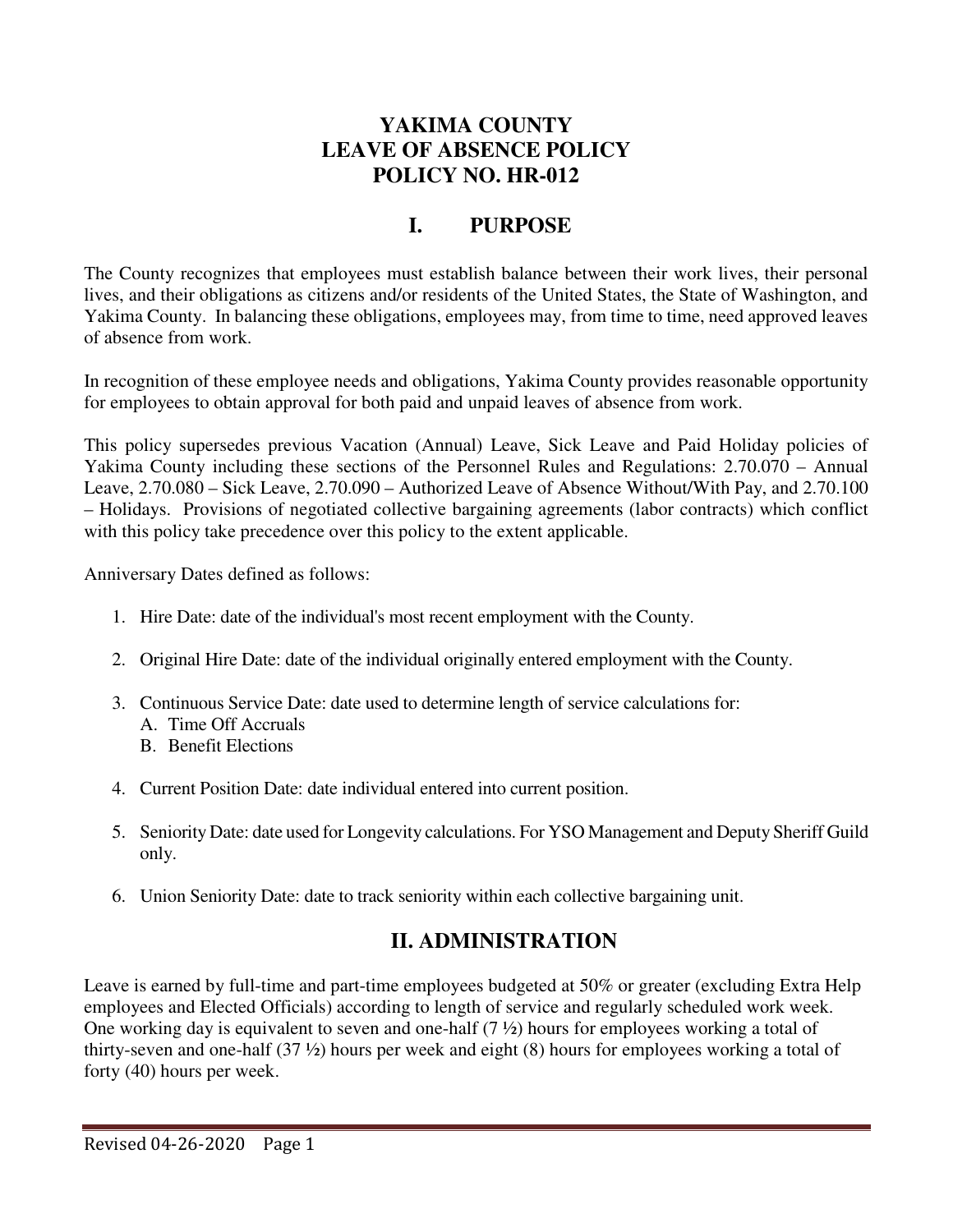Part-time employees (20 hours per week minimum) earn leave on a pro-rated basis.

Leave is accrued at the end of each pay period.

Accruals are prorated in any pay period in which the employee is in leave without pay status.

Absences may result in an adjusted continuous service date, seniority date or union service date.

**RECORDS**. The Department Head/Elected Official is responsible for keeping permanent records for all leave for each employee.

## **II. PAID TIME OFF (PTO) LEAVE**

- A. **ELIGIBILITY**. PTO leave is not available to the employee until after having served thirty (30) consecutive days of employment.
	- (1) The Department Head/Elected Official shall provide the final determination of satisfactory completion of continuous service; however, continuous service for PTO eligibility shall not be less than thirty (30) days.
	- (2) All re-employed persons, whose continuous service has been interrupted by termination, shall be considered new employees and shall be subject to the applicable qualifying period of employment. Exception: Employees rehired within the layoff period after a reduction in force will have their previous monthly accrual rate restored or as required by Federal or State employment laws or legal counsel.
	- (3) PTO leave credits accumulated are forfeited automatically on separation for employees who leave County service with less than six (6) continuous months of employment.
- B. **ACCRUAL**. Eligible employees earn PTO leave in each pay period, prorated based on hire date, termination date or leave without pay.
	- (1) PTO leave is cumulative to a total of forty (40) working days after which time additional accrual does not occur. An employee cannot have more than forty (40) days of PTO leave credit in the bank. Forty (40) working days is equivalent to 320 hours for an 8 hour workday and 300 hours for a 7.5 hour workday.
	- (2) An employee's PTO leave accrual rate is based upon length of service and regularly scheduled work week. Listed below are the accrual rates for most full-time employees:

| <b>LENGTH OF SERVICE</b>     |               | <b>REGULAR WORK WEEK</b> |  |
|------------------------------|---------------|--------------------------|--|
|                              | $37.5$ hrs/wk | $40$ hrs/wk              |  |
| Less than 2 years or service | 9.38          | 10.00                    |  |
| 2 to 3 years                 | 11.25         | 12.00                    |  |
| 3 to 5 years                 | 12.50         | 13.34                    |  |
| 5 to 10 years                | 13.75         | 14.67                    |  |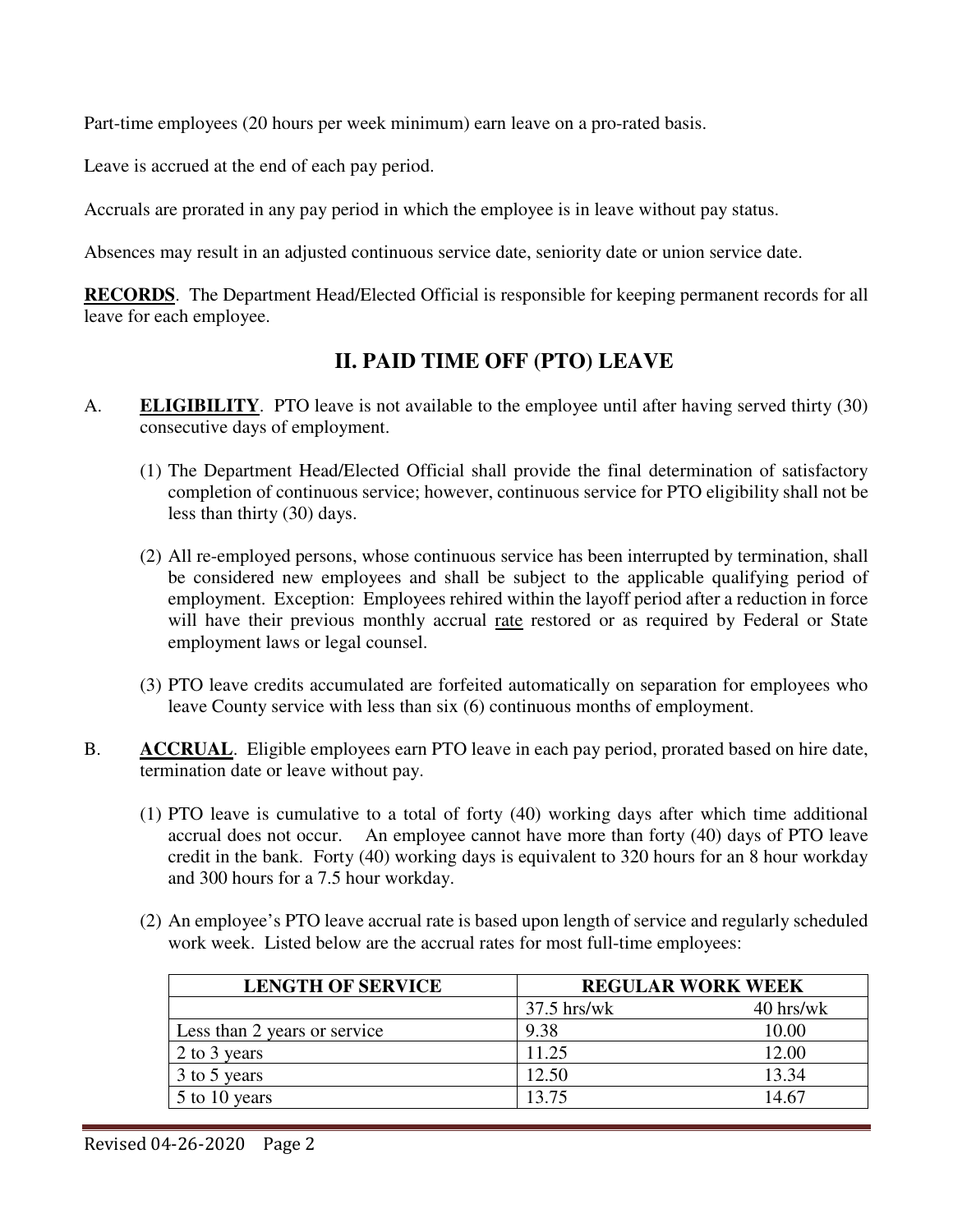| 10 to 15 years     | 15.63 | 16.67 |
|--------------------|-------|-------|
| 15 to 20 years     | 16.88 | 18.00 |
| More than 20 years | 18.75 | 20.00 |

- (3) Anniversary dates for the accrual of additional PTO leave hours shall be adjusted for breaks in service or periods when employees are on authorized leave without pay.
- (4) For employees covered under certain collective bargaining agreements, accrual of additional PTO leave accrual rates may vary.
- C. **COMPUTATION OF PAYMENT**. PTO leave is charged at a rate equal to the number of work hours absent from the normally assigned shift.
	- (1) **PAYMENT AT TERMINATION**: All accumulated PTO leave is paid and included with the final paycheck when an employee leaves voluntarily, or is terminated from employment with Yakima County, provided the employee has served six (6) consecutive months of employment and has provided adequate notice. In case of death, all accumulated PTO leave is paid to the estate of the employee. PTO leave payouts are based on the employee's salary or wage at the time of separation or death. Adequate notice, for employees resigning from County employment, is defined as written notice submitted at least 14 calendar days prior to termination of employment.
	- (2) For some Involuntary Terminations; the Department Head/Elected Official may recommend no payout of accrued PTO if termination is for cause related to disciplinary or work performance deficiencies. This recommendation must be reviewed and agreed upon by HR, Legal and the Board of County Commissioners.
- D. **USE**. PTO leave must be taken at such time as the employee can best be spared, but employees will be allowed to take leave, if at all possible, when desired. Therefore, it will be necessary to schedule planned absences as far in advance as possible and notify the employer of unplanned absences as early as possible in order to receive approval by the Department Head/Elected Official.
	- (1) With the approval of the Department Head/Elected Official, an employee may take all or any portion of the PTO leave at any time, providing the total continuous working days of PTO leave taken shall not exceed 40 days. Employees are not permitted to use PTO leave in excess of their accrued balance. Leave may not be taken before it is accrued..
	- (2) PTO leave may be used for any purpose (unless it is used for a purpose as defined under the WA State Paid Sick Leave Policy), however employees must comply with the leave request/reporting requirements for leave used in conjunction with state and federal family medical leave laws. If possible, an employee requesting PTO must notify the supervisor in advance. The supervisor shall consider the request and shall approve or deny it. A medical release may be required before the employee is permitted to return to work, if the employee has been absent more than 3 consecutive days due to the employee's injury or illness.
	- (3) PTO leave use will be approved when conditions of the Federal Family and Medical Leave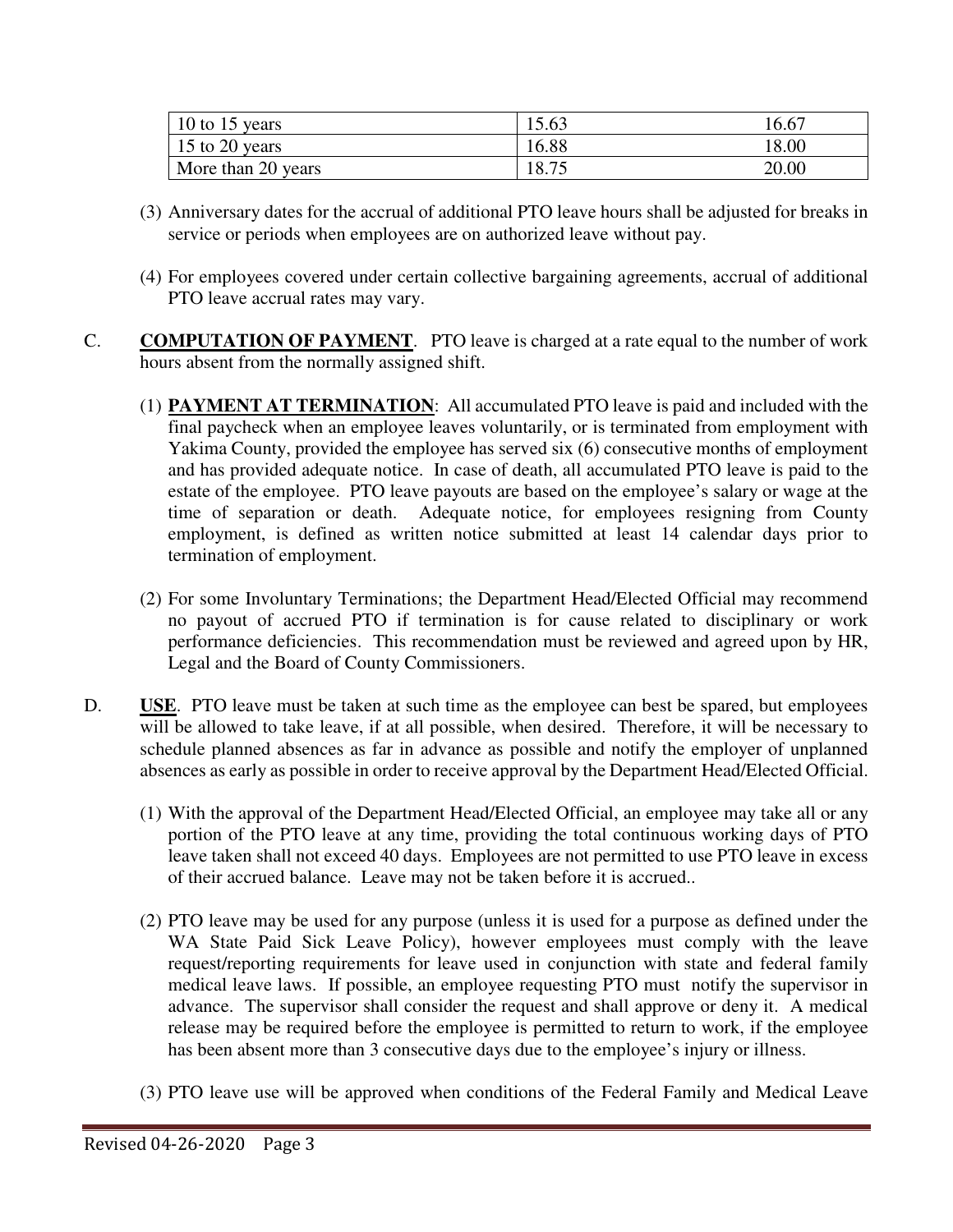Act, Washington Paid Family and Medical Leave, Washington Family Care Act, Washington State Leave for Victims of Domestic Violence, Sexual Assault and Stalking, Military Family Leave Act, Pregnancy Disability Leave, and/or Washington State Paid Sick Leave are met. See HR-29, Washington State Paid Sick Leave Policy for more information.

E. **PTO LEAVE SHARING PROGRAM FOR CATASTROPHIC ILLNESS**. A leave contribution program has been established to permit employees to transfer a specified amount of PTO leave to another employee of Yakima County. See HR 015 Catastrophic Leave Policy for more information.

## **III. SICK LEAVE**

#### A. **SICK LEAVE**.

**GRANDFATHERED SICK LEAVE PLAN:** This bank is designated for employees with a sick leave balance as of December 31, 2011. These employee may choose to use sick leave from the bank for any reason specified under Section C below, until such time as the sick leave bank balance is exhausted. This plan is not eligible for accruals.

**BUDGETED EMPLOYEES WITH CURRENT SICK LEAVE PLAN:** Sick leave may be used after it has been accrued and after WA State Paid Sick Leave has been exhausted. Sick leave is charged at a rate equal to the number of work hours absent from the normally assigned shift.

B. **PAYMENT AT TERMINATION**. Upon separation from employment, any unused Sick Leave is forfeited without payment, except in the case of death or retirement from the Washington State Department of Retirement Systems, in which case twenty-five percent (25%) of all the employee's accumulated Sick Leave shall be paid to the employee or his/her estate. Payment of accumulated Sick Leave is based on the employee's April 1, 2017 base hourly rate.

**USE**. Sick leave may be taken for any of the following reasons:

- (1) Illness or injury or temporary disability (such as during pregnancy) which incapacitates the employee to the extent that work can no longer be performed.
- (2) Medical appointments for employee only or eligible dependents.
- (3) To care for the employee's spouse, state registered domestic partner, child, parent, parent-inlaw or grandparent with a health condition requiring treatment or supervision, or for emergency purposes.
- (4) An employee may use accrued sick leave to care for a brother or sister, which leave shall be limited to three (3) days in any one instance. Each instance means one (1) "condition or period of illness". Sick leave may NOT be used to care for an aunt, uncle, cousin, niece or nephew, unless living in the employee's household, in which case the three day limitation would apply.
- (5) (5) Employees may use up to five (5) days of sick leave for bereavement when there is a death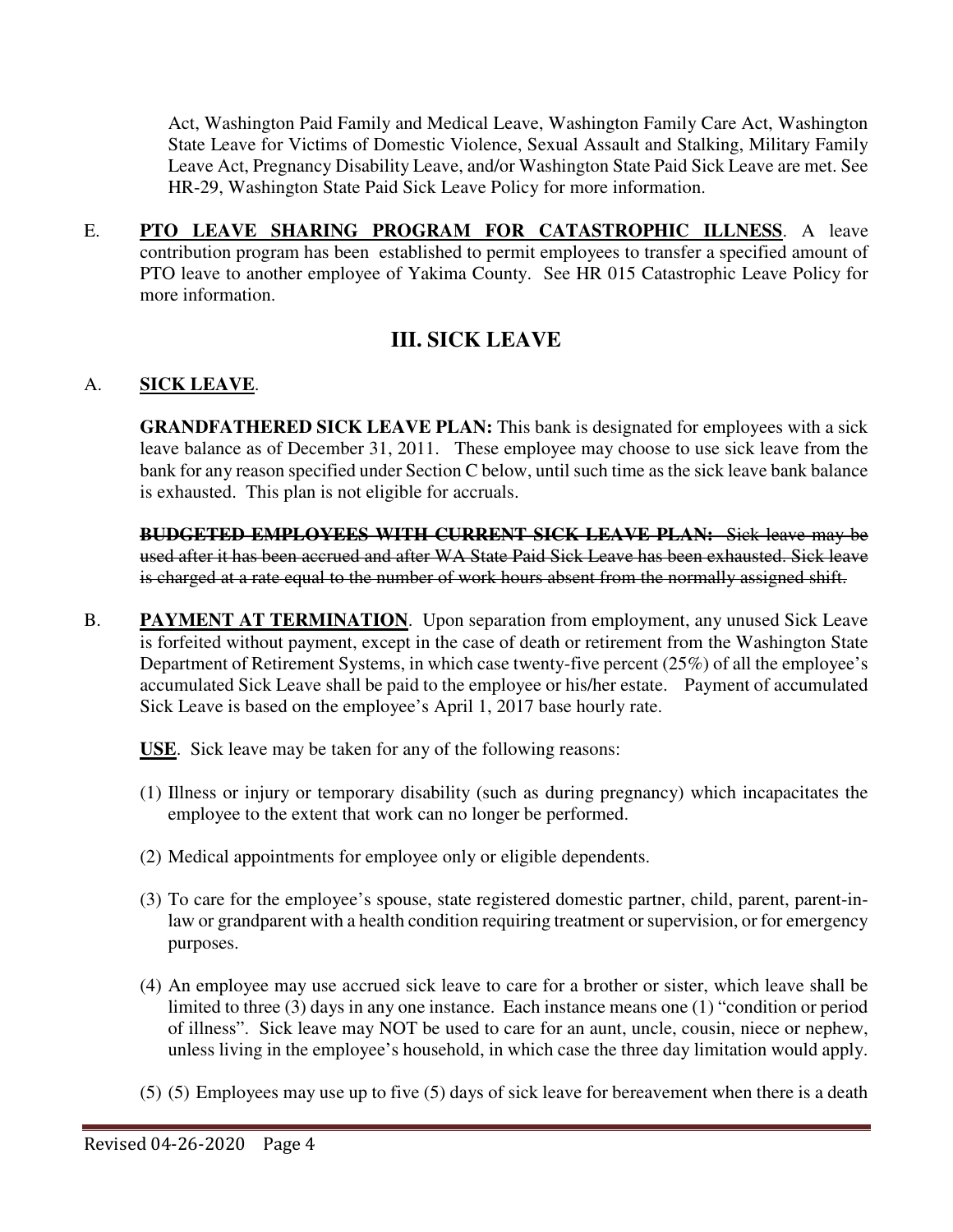of the following immediate family members (spouse, state registered domestic partner, child, parent, parent-in-law, grandparent, brother or sister. Under County sick leave policy "child" means a biological, adopted, foster or stepchild or legal ward under eighteen (18), or a child older than eighteen (18) and incapable of self-care and "parent" means a biological parent or someone who stood in place of a parent ("in loco parentis") to the employee when the employee was a child.

- (6) Sick leave may not be claimed when an employee is on scheduled PTO leave or compensatory time, unless the employee immediately notifies the supervisor of the illness. Upon return to work, the employee may be required to present a written medical certification stating the nature, extent and length of the illness.
- (7) For absences that qualify for leave under the Washington State Paid Sick Leave Policy.
- C. **REPORTING**. An employee who desires to use sick leave must notify the supervisor as soon as possible.

The supervisor may request a medical certification of illness after three (3) consecutive days in which the employee was scheduled to work, as well as regular updates from the medical provider. A medical release may be required before the employee is permitted to return to work.

# **IV. EXTENDED SICK LEAVE (ESL)**

- A. **ESL ACCRUAL.** ESL is earned by regular full-time employees of Yakima County at the maximum rate of four (4) hours for each month of completed service (employees working 7.5 hours/day accrue at the maximum rate of three and three quarters (3.75) hours for each month of completed service). Completed service is defined as time in paid status. Budgeted part-time employees earn ESL on a pro-rated basis according to the hours budgeted for the position.
- B. **ESL ELIGIBILITY.** To be eligible for ESL an employee must meet the following conditions:
	- (1) Have an extended illness or injury lasting two (2) consecutive weeks of a normal work schedule or have a qualified family member with an extended illness or injury lasting two (2) consecutive weeks of a normal work schedule (cannot be used for intermittent absences); and
	- (2) have served thirty (30) consecutive days of employment; and
	- (3) have used one (1) standard work week of PTO, SL, WPSL, CT, other paid time off or LWOP.
- C. **PAYMENT AT TERMINATION.** Upon separation from employment with Yakima County, any unused ESL is forfeited without payment.
- D. **ESL AT REHIRE.** All re-employed persons, whose continuous service has been interrupted by termination, shall be considered new employees and shall be subject to the applicable qualifying period of employment. Exception: Employees rehired within the layoff period after a reduction in force will have their accumulated ESL bank hours restored.
- E. **ACCUMULATION OF LEAVE**. ESL is cumulative to a maximum of thirty (30) working days (240 hours), after which time no additional leave may be earned until the leave balance is reduced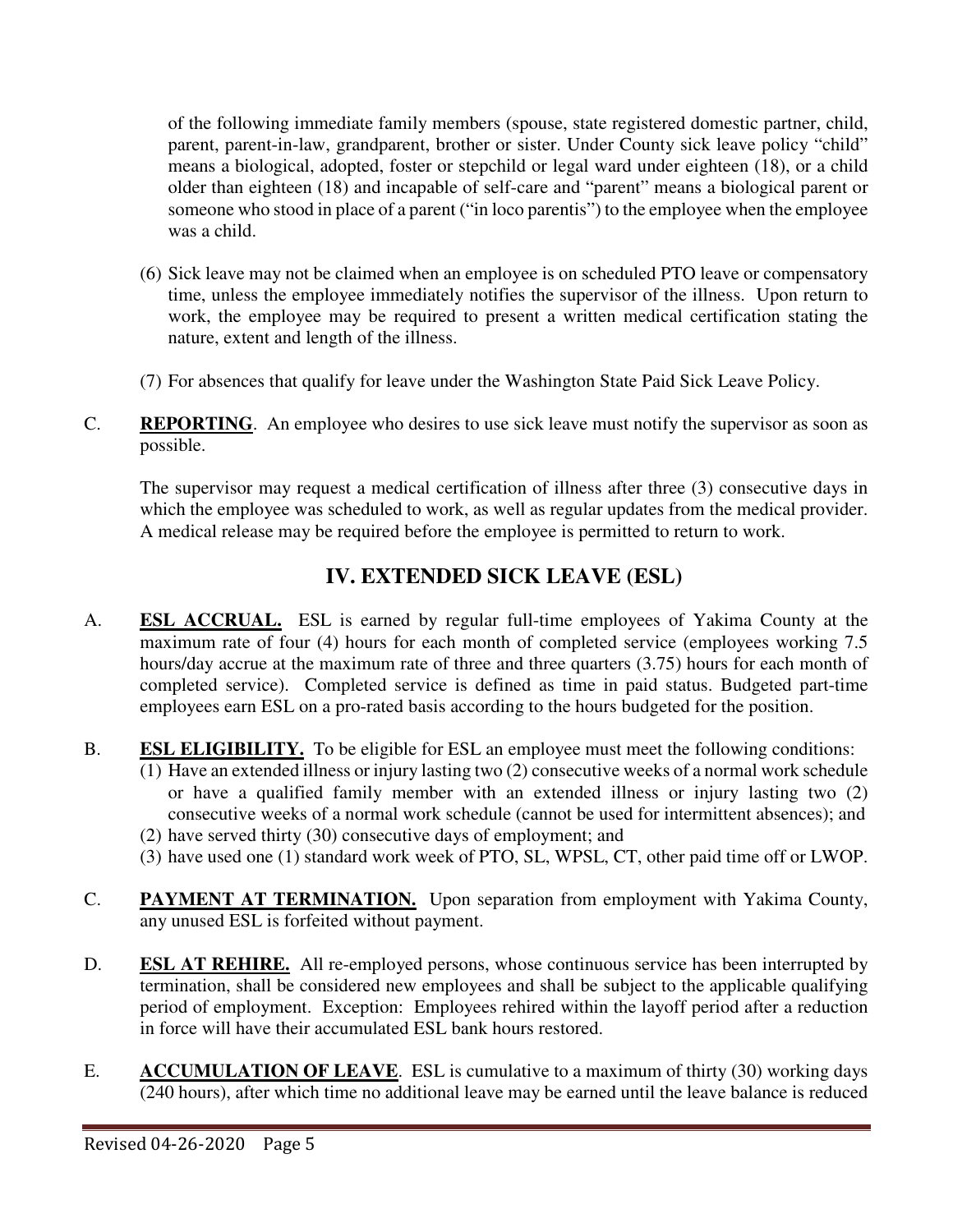through use of leave hours. An employee cannot have more than 240 hours of ESL credit in the bank at any time. The maximum ESL balance shall be pro-rated for employees who regularly work less than forty (40) hours per week.

- F. **COMPUTATION OF PAYMENT**. ESL is charged at a rate equal to the number of work hours absent from the normally assigned shift.
- G. **USE**. ESL may be taken under the following conditions:
	- (1) With the approval of the Department Head/Elected Official or designee/supervisor, an eligible employee may take all or any portion of the employee's available ESL. Employees are not permitted to use ESL in excess of their available balance. Leave may not be taken before it is accumulated.
	- (2) ESL may only be used for the employee's own illness or injury or for the following family members: spouse, registered domestic partner, child, parent, parent-in-law, or grandparent. The employee must comply with the leave request/reporting requirements for leave used in conjunction with state and federal family medical leave laws. If possible, an employee requesting ESL must make a written request in advance. The Department Head/Elected Official or designee/supervisor shall consider the request and shall approve or deny it based on the employee meeting the requirements of paragraph IV.B. A medical release may be required before the employee is permitted to return to work.

## **V. HOLIDAYS**

A. **HOLIDAYS**. Employees in regular budgeted positions receive compensation for the following legal holidays:

| <b>Holiday</b>                 | <b>Date Usually Observed</b> |
|--------------------------------|------------------------------|
| New Year's Day                 | January 1                    |
| Martin Luther King Day         | Third Monday in January      |
| President's Day                | Third Monday of February     |
| Memorial Day                   | Last Monday of May           |
| Independence Day               | July 4                       |
| Labor Day                      | First Monday of September    |
| Veteran's Day                  | November 11                  |
| Thanksgiving Day               | Fourth Thursday of November  |
| Day following Thanksgiving Day | Fourth Friday of November    |
| Christmas Day                  | December 25                  |

- B. **LEGAL HOLIDAY RULES**. The following rules shall govern holidays:
	- (1) Whenever any legal holiday falls upon a Saturday, the preceding Friday shall be observed as the holiday. Whenever a legal holiday, falls on a Sunday, the succeeding Monday shall be observed as the holiday.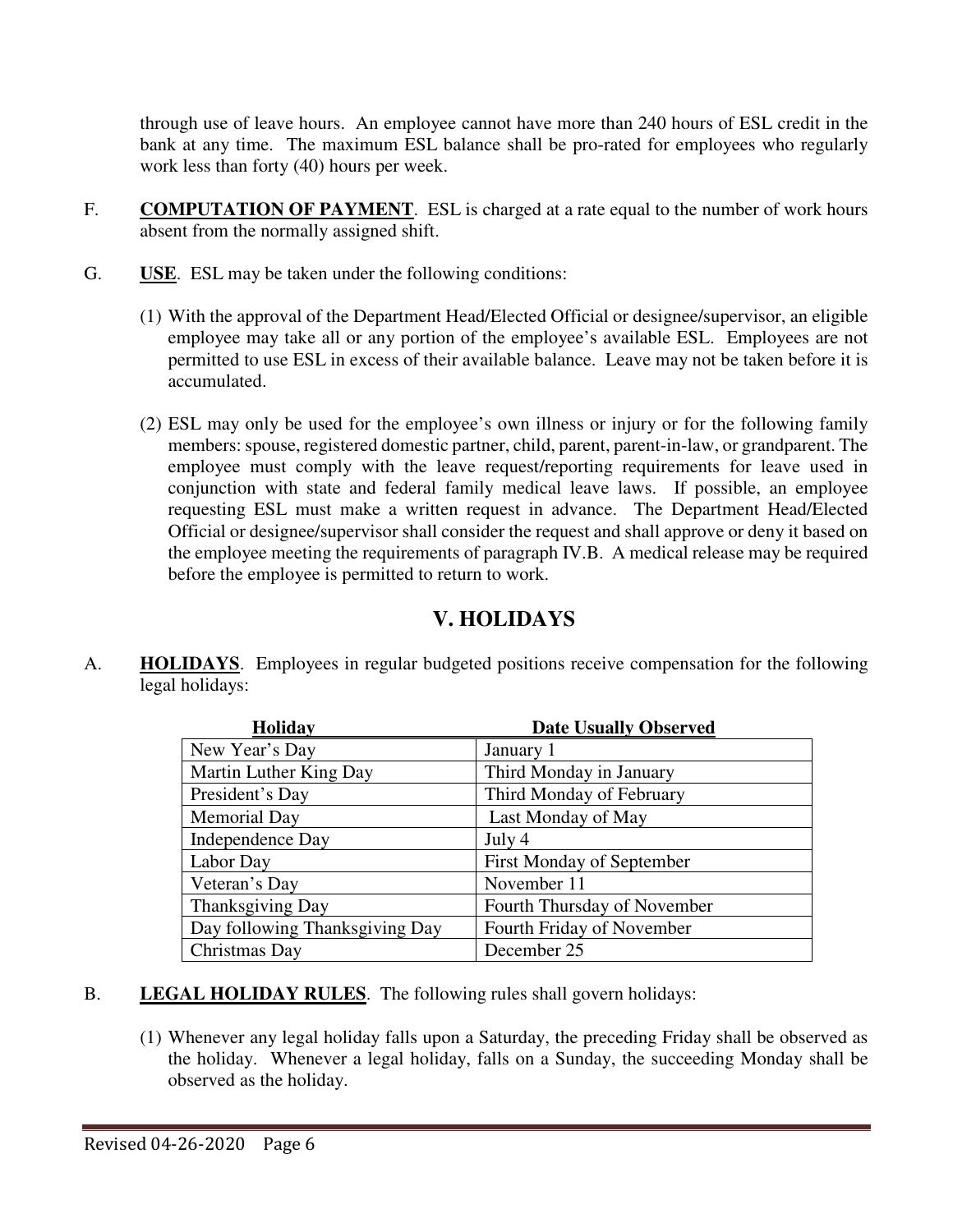- (2) Any employee on approved PTO when a holiday occurs will not be charged with PTO leave for that day.
- (3) Any employee who is on compensated sick leave when a holiday occurs will receive a day's pay for that holiday and will not have sick leave charged.
- (4) An employee who is on leave of absence without pay immediately prior to, or following a holiday shall not receive holiday pay.
- (5) If a holiday occurs on an employee's scheduled day off, the employee shall be given an alternate day off during the same pay period at the employee's discretion and with the supervisor's approval or the time may be banked. Alternate holiday time is not eligible for payout upon termination of employment.
- (6) A holiday shall not exceed an 8 hour work day unless otherwise indicated in the collective bargaining agreement. Holiday benefits are pro-rated for part-time employees.
- C. **UNPAID HOLIDAYS.** Employees are entitled to two unpaid holidays per calendar year for a reason of faith or conscience or an organized activity conducted under the auspices of a religious denomination, church or religious organization. Unpaid holidays may not be carried over into the next calendar year.
	- (1) An employee may select the day(s) on which he or she desires to take the unpaid holiday(s) after consultation with his or her supervisor. If an employee prefers to take the unpaid holiday(s) on specific dates, the employee will be allowed to take the unpaid holiday(s) on the day(s) he or she has selected unless the absence would impose an undue hardship.
	- (2) Undue hardship as defined in WAC 82-56-020 means an action requiring significant difficulty or expense to the employer. WAC 82-56-020 establishes factors that should be considered in determining whether approving unpaid leave results in an undue hardship to the employer.
	- (3) In determining whether the employee's absence would result in an undue hardship, Yakima County must make a case by case determination based on the specific objective facts and circumstances present at the time of the request.

### **VI. AUTHORIZED LEAVE OF ABSENCE WITH PAY/WITHOUT PAY**

- A. **OTHER LEAVE OF ABSENCE WITH PAY**. Leave of absence with pay may be granted for the following reasons:
	- (1) **MILITARY LEAVE**. An employee who is a member of the National Guard or Reserves of the United States, and who is ordered to active military duty shall be granted military leave of absence with pay for a period not to exceed twenty one (21) work days each year beginning October  $1<sup>st</sup>$  and ending the following September  $30<sup>th</sup>$ . Additional leave due to military orders shall be charged to the employee's available leave bank(s) or taken as leave without pay.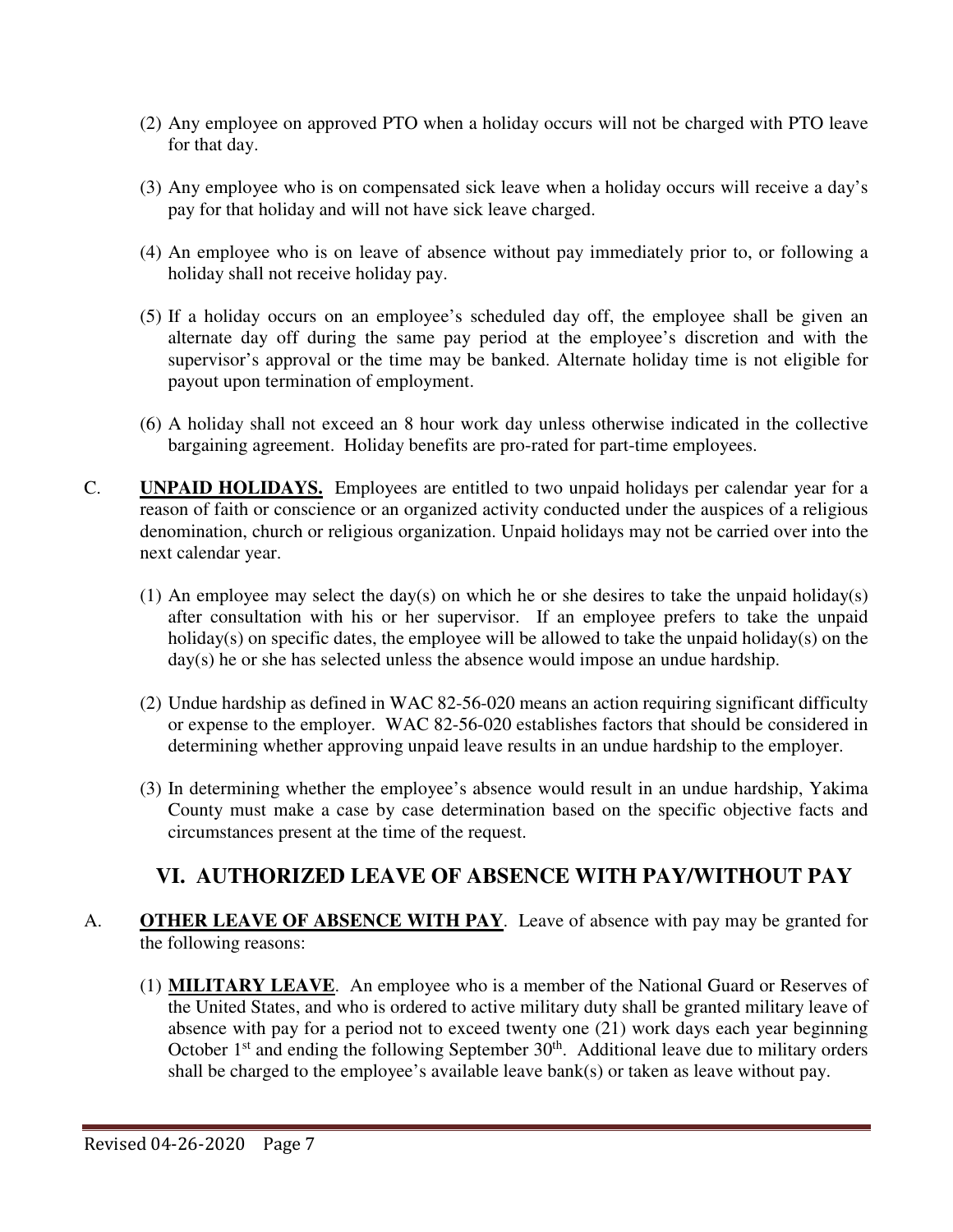- (2) **COURT LEAVE**. All full-time and part-time employees who submit a summons for jury duty, subpoena or other proper legal documentation from a court may be given court leave from their regularly scheduled work for the purpose of serving as a member of a jury or as a witness in Federal, State, County or City Court. Court leave will not be charged against any other accrued leave and there will be no deduction in regular compensation for the absence. All authorized fees for jury duty will be forfeited to the County by the employee, except for payment of mileage and other travel related expenses. An employee shall not receive Court Leave for civil cases where the employee is a party in a legal dispute, unless the dispute is related to actions taken by the employee while performing or purporting to perform duties in the course of employment with the County.
- (3) **SPECIAL MEETINGS AND TRAINING**. Whenever it is deemed in the best interest of the County, an employee may be granted time off with pay to attend professional, technical institutes, conferences, or special educational training directly appropriate to the employee's position.